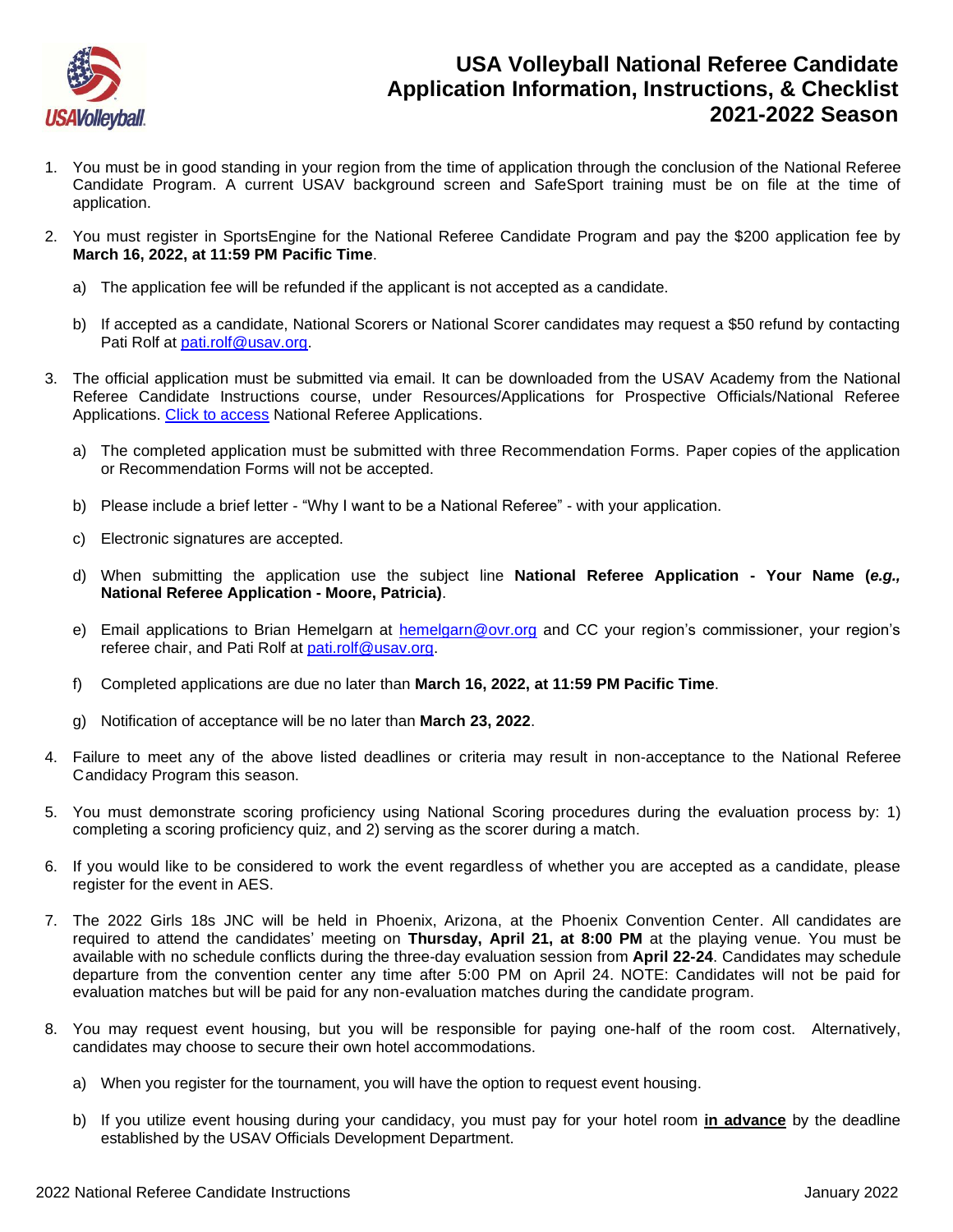# **National Referee Candidate Curriculum**

You as a Candidate for National Referee certification are required to complete the online National Referee Candidate Course by **April 6**, **11:59 PM Pacific Time**, along with all other paperwork associated with candidacy. Failure to complete this course by the deadline will result in non-acceptance as a Junior National Referee candidate this season.

If you have already completed the modules or exams for your Junior National-level certification requirements your records will be verified in the USA Volleyball Academy to confirm completion. You must also attend live or watch the recorded version of the first USAV National Referee virtual clinic. This must be completed by **April 6, 11:59 PM Pacific Time** to receive credit. All other USAV National Referee clinics must be completed by **April 18, 11:59 PM Pacific Time**.

### **Instructions for Completing the National Referee Candidate Course**

- 1. Log into the USAV Academy from your SportsEngine account.
	- a. Please contact Matt Podschweit [\(matt.podschweit@usav.org\)](mailto:matt.podschweit@usav.org) if you have any questions.
- 2. Once in the USA Volleyball Academy, you will see the National Referee Candidate Course. This will contain all the modules and exams listed here:
	- 106q\_Scoring Basics Non-deciding Set (w/quiz)
	- 107q \_Scoring Deciding Set (w/quiz)
	- 307\_Second Referee Progressions
	- 308 Second Referee Transition Analysis
	- 310 The Art of Assessing Sanctions
	- 324 Professionalism II
	- 804\_National Scorer Exam
- **3. All National Referee Candidate modules must be completed no later than April 6, 2022, 11:59 PM Pacific Time.**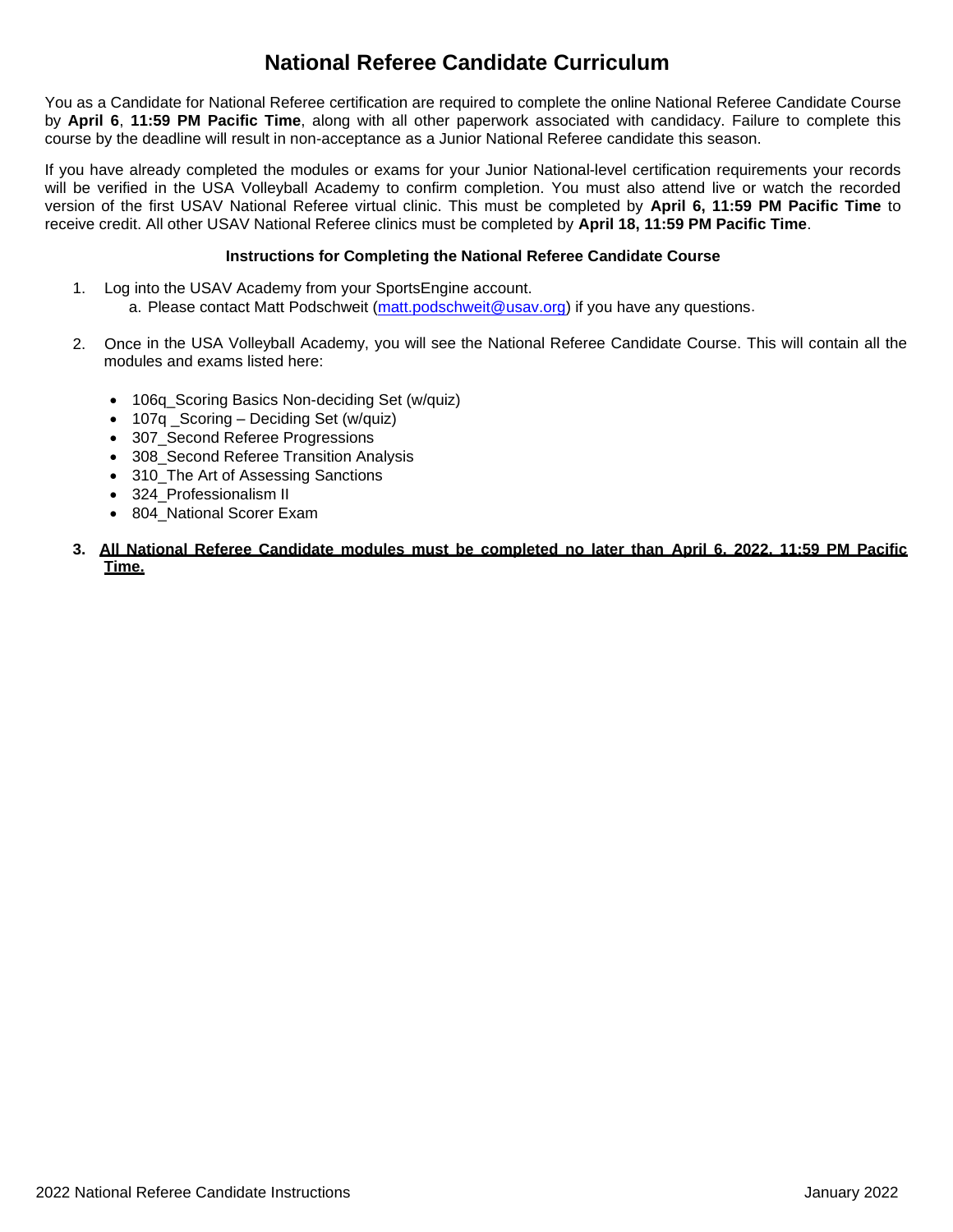## **Completing the Recommendation Form**

The USAV National Referee Candidate Recommendation Form is a form-fill document. Please type all requested data and select the appropriate check box(es). After the preliminary data is entered in the document, print it, and request the person making the recommendation to sign it. Ensure the contact information for the person signing the recommendation is also typed. **Electronic signatures will be accepted, but the person(s) making the recommendation must be cc'd on the email when the form is submitted.**

Three Recommendation Forms are required with the application. Once three forms have been completed, they must be scanned and emailed to Brian Hemelgarn [\(hemelgarn@ovr.org](mailto:hemelgarn@ovr.org)) and Pati Rolf [\(pati.rolf@usav.org\)](mailto:pati.rolf@usav.org) along with the completed Application Data Sheet and Officiating Activities Summary. All application documents must be included in the same email.

Submitting the Recommendation Forms with the Application Data Sheet and Officiating Activities Summary (see Application Instructions document) does not guarantee acceptance as a USAV National Referee candidate. A maximum of 30 candidates will be accepted.

Individuals who sign a Recommendation Form for a National Referee Candidate must have observed the applicant as both first and second referee, ideally for a minimum of one set in each position, within the past 19 months (September 2020 – March 2022). Those eligible to sign a Recommendation Form will come from the two groups below. At least two of the Recommendation Forms must come from Group I; the third Recommendation Form may come from either Group I or II.

### **GROUP I (minimum of two Recommendation Forms from this group):**

- USAV Officials Advisory Commission member, Indoor Officials group
- USAV National Training/Coaching/Mentoring Team member (during at least one of the past three seasons)
- High Performance Championships/USA All-Star Championship head referee or international/national trainer/mentor
- International Referee (not a candidate or retired International)
- USAV National Championship head referee at the US Open, Girls JNC, Boys JNC, or National Qualifier/Boys Bid tournament (one signature per candidate)

### **GROUP II (maximum of one Recommendation Form from this group):**

- NCAA Women's Division I Conference Coordinators or Assignors
- NCVF head referee

**NOTE:** It is required that the applicant's regional referee chair and commissioner sign the Application Data Sheet. If there is difficulty obtaining regional leadership signatures, please contact Brian Hemelgarn [\(hemelgarn@ovr.org\)](mailto:hemelgarn@ovr.org) and Pati Rolf [\(pati.rolf@usav.org\)](mailto:pati.rolf@usav.org).